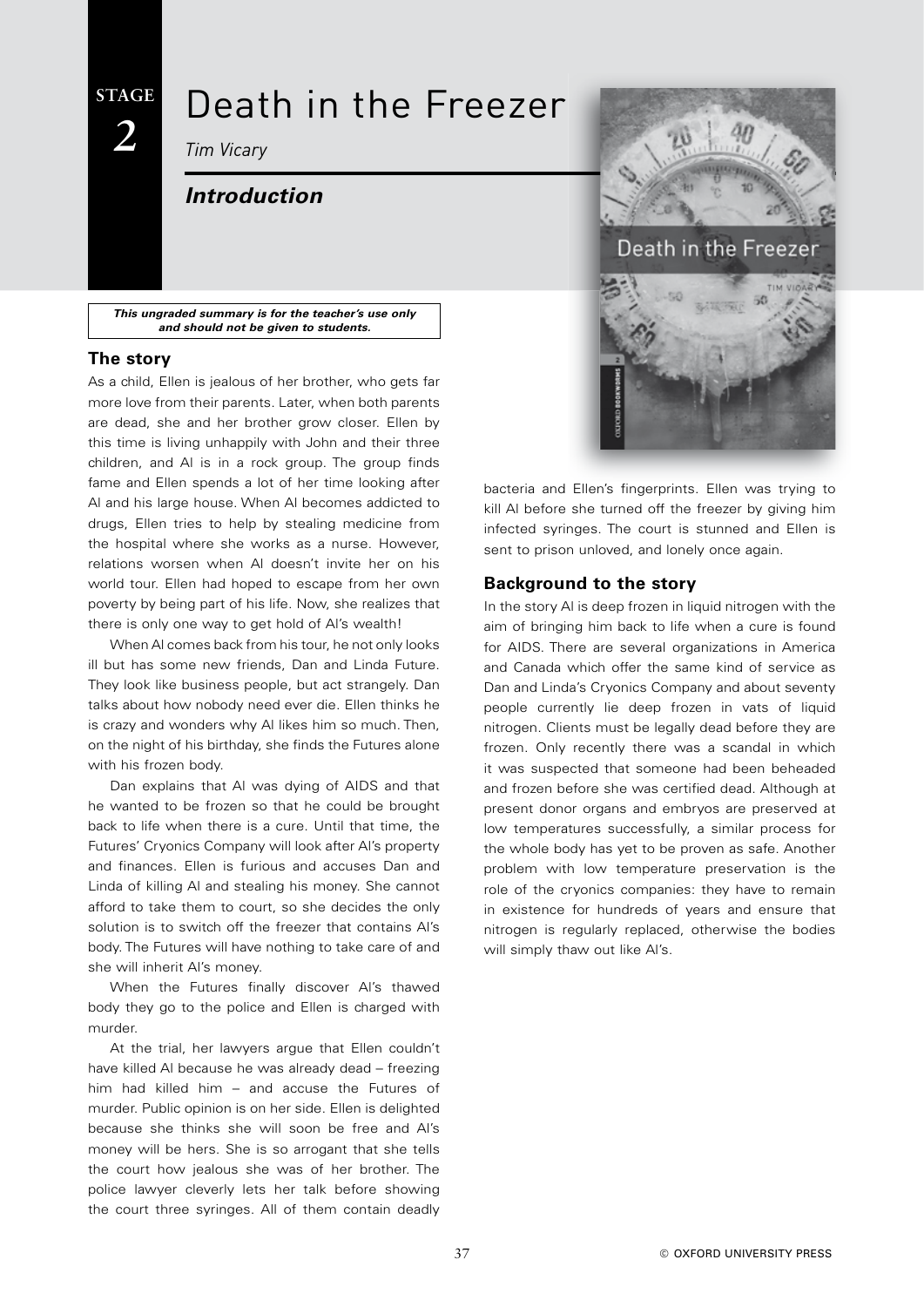# Death in the Freezer

*Pre-reading activity*

**STAGE**

*2*

## *Match the words with the pictures*



- **a** 'I can't win, because I don't have any money.'
- **b** I tell the court the story of our family.
- **c** Then John came. He was wonderful!
- **d** The freezer was full of gas, like a cloud.
- **e** They held their hands and faces up to the moon.
- **f** Inside the glass case there was a body.
- **g** I put water in the syringe and pushed it into the dolls.
- **h** 'The money and the house don't belong to us, or to you.'
- **i** When you die, all this is going to belong to me.
- **j** 'Meet my new friends Dan Future and his wife Linda.'

### *To the teacher*

**Aim:** To familiarize students with the setting **Time:** 10–20 minutes

**Organization:** Give one copy of the worksheet to each student or to each pair of students. When they have matched the pictures and the captions, ask the students to look again at the pictures and re-order

them as they think they occur in the story. Then ask students to tell the story from the pictures. There is no right or wrong answer to this activity. The stories need only be plausible.

**Key:** 1b, 2i, 3a, 4d, 5f, 6c, 7e, 8j, 9h, 10g **Picture order key:** 10, 6, 2, 8, 7, 5, 9, 3, 4, 1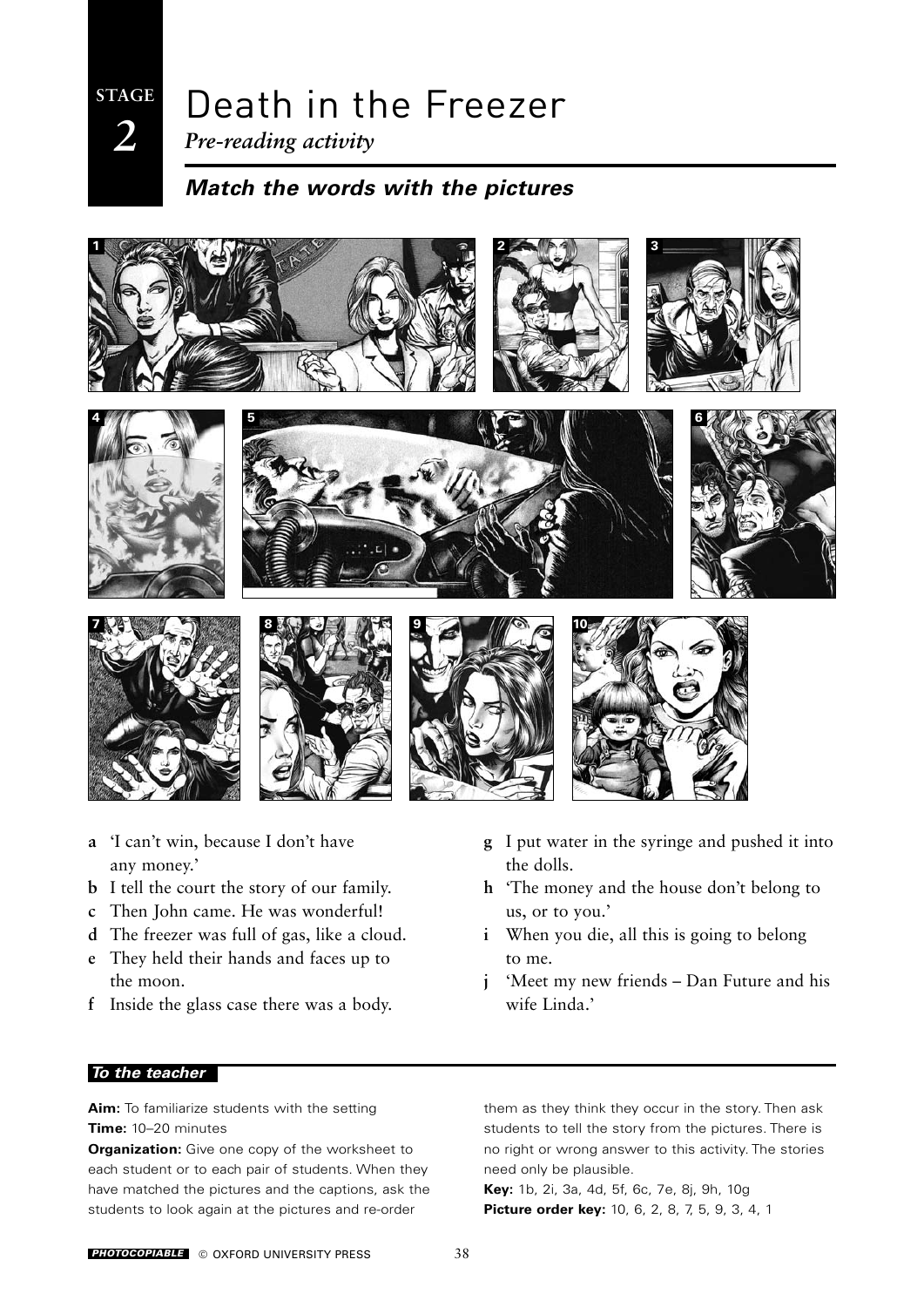## **STAGE** *2*

# Death in the Freezer

*While reading activity*

## *Get it right*

### hates

Ellen loves her brother when he is born and is very happy. Her parents give her a lot of affection and take lots of photos of her and Al playing together. Their favourite game is playing with dolls and syringes. When she is eight years old, her mother dies and her father remarries. Life is more difficult now. Her brother doesn't like any of her boyfriends. He has a fight with one of them, John, so she leaves home. Ellen and John marry and have three children. John gets a good job as a nurse. Ellen sees a lot more of Al before their father dies. Al is in a rock band called Wild Things and becomes rich and famous. He buys her a house and expensive presents. The only problem is he drinks too much and asks Ellen to help him. She works in a chemist's and can get him medicine. After a few months, he is better. He invites her to go on tour with him. She is happy to go. He asks her to steal drugs for him to use on the tour and Ellen says no.

## *At the end of Chapter 5 write your own summary with mistakes here.*



### *To the teacher*

**Aim:** To help students understand the story so far **Where:** At the end of Chapter 3

#### **Time:** 15 minutes

**Organization:** Give students the worksheets and ask them to correct the mistakes in the summary. At the end of Chapter 5 students can write their own summaries containing mistakes for each other to correct.

**Key:** loves: *hates*; very happy: *very unhappy*. give her: *don't give her*; photos of her: *take lots of photos*  *of Al*; Their favourite game: *Her favourite game*; eight years old: *ten years old*; father remarries: *doesn't remarry*; Her brother doesn't like: *Her father doesn't like*; marry: *live together*; John gets a job: *Ellen gets a job*; before their father dies: *after their father dies*; Wild Things*: Wild Boys*; He buys her a house: *He gives her their parents' house*; expensive presents: *no presents*; drinks too much: *takes drugs*; He invites: *doesn't invite*; happy to go: *unhappy not to go*; says no: *says yes*